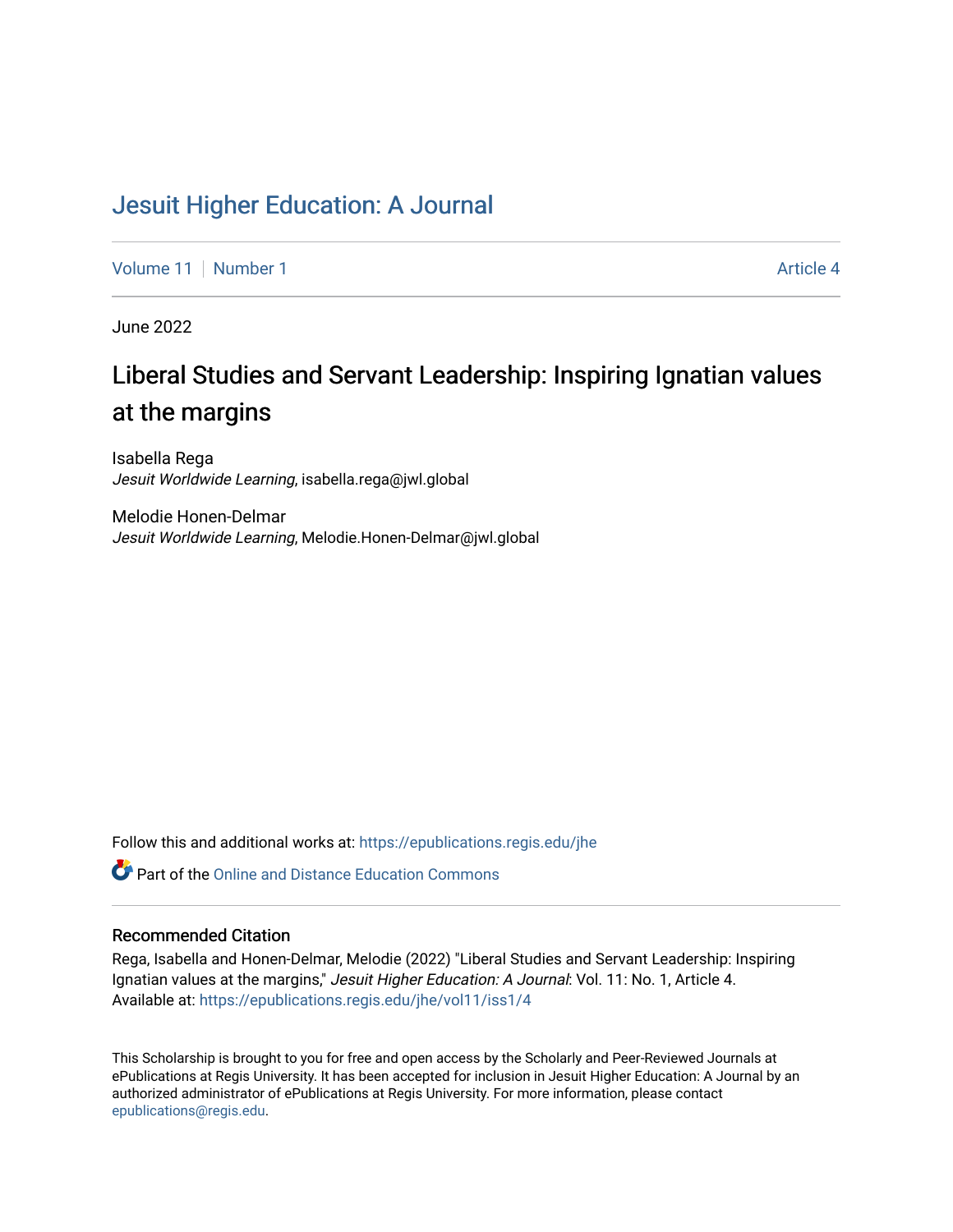# **Liberal Studies and Servant Leadership: Inspiring Ignatian Values at the Margins**

Isabella Rega Global Research Director Jesuit Worldwide Learning *[isabella.rega@jwl.global](mailto:isabella.rega@jwl.global)*

Mélodie Honen-Delmar Professional Programs and Research Manager Jesuit Worldwide Learning *[Melodie.Honen-Delmar@jwl.global](mailto:Melodie.Honen-Delmar@jwl.global)*

#### **Abstract**

This paper aims to unpack how the concept of servant leadership is perceived from Liberal Studies graduates living at the margins of society. Anchoring this research in the work of Jesuit Worldwide Learning (JWL), a faith-based organization providing higher education to displaced and poor communities, this paper seeks to deconstruct the assumption present in the literature of an 'already-in-power' servant leader by focusing on servant leaders in vulnerable and marginalized places, where they would be most needed. This article synthesizes the voices of more than 100 graduates from the Diploma in Liberal Studies program and looks at how graduates define servant leadership from the unprivileged perspective and how these graduates could develop and apply this approach in their daily life. Through this analysis, certain values and skills emerge, which permits a contribution to mapping a servant leader's attributes. This paper concludes on the effect of democratizing the definition of servant leadership with the aims of serving a wider population and having a stronger impact on communities.

#### **Introduction**

Servant leadership is often used by scholars working in Jesuit higher education institutions to describe the type of leadership that these institutions want to instill and nurture in their students, as it resonates with the values that these institutions aim at inspiring; it is summarized in the Jesuit motto "men and women for others" coined by Fr Pedro Arrupe S.J. in 1973. This article seeks to unpack how the construct of servant leadership is understood and lived by young people living at the margins who graduated from a Diploma in Liberal Studies, accredited by Regis University and delivered by JWL—Jesuit Worldwide Learning.

Jesuit Worldwide Learning: Higher Education at the Margins (JWL) was originally founded in 2013 in the United States of America and then moved its headquarters to Geneva, Switzerland, in 2016. It provides equitable high-quality tertiary learning to people and communities at the margins of societies—be it through poverty, location, lack of

opportunity, conflict or forced displacement. Its aspiration is that everyone can contribute their knowledge and voice to the global community of learners and together foster hope to create a more peaceful and humane world. JWL is a collaborative global partnership comprised of organizations, institutions, companies and, above all, people, to provide tertiary education to those who would otherwise not have access to higher learning opportunities. It draws on the rich and centuries long Jesuit tradition of higher education and through a blended on-site and online approach, mobilizes the resources of Jesuit and other worldwide networks of educational institutions. The organization is currently active in 14 countries and around 40 local learning centers with 3,335 students in academic and professional programs and Global English Language courses. JWL's mission is to serve communities and populations affected by the global challenges of our times: refugees, returnees, internally displaced people and poor communities.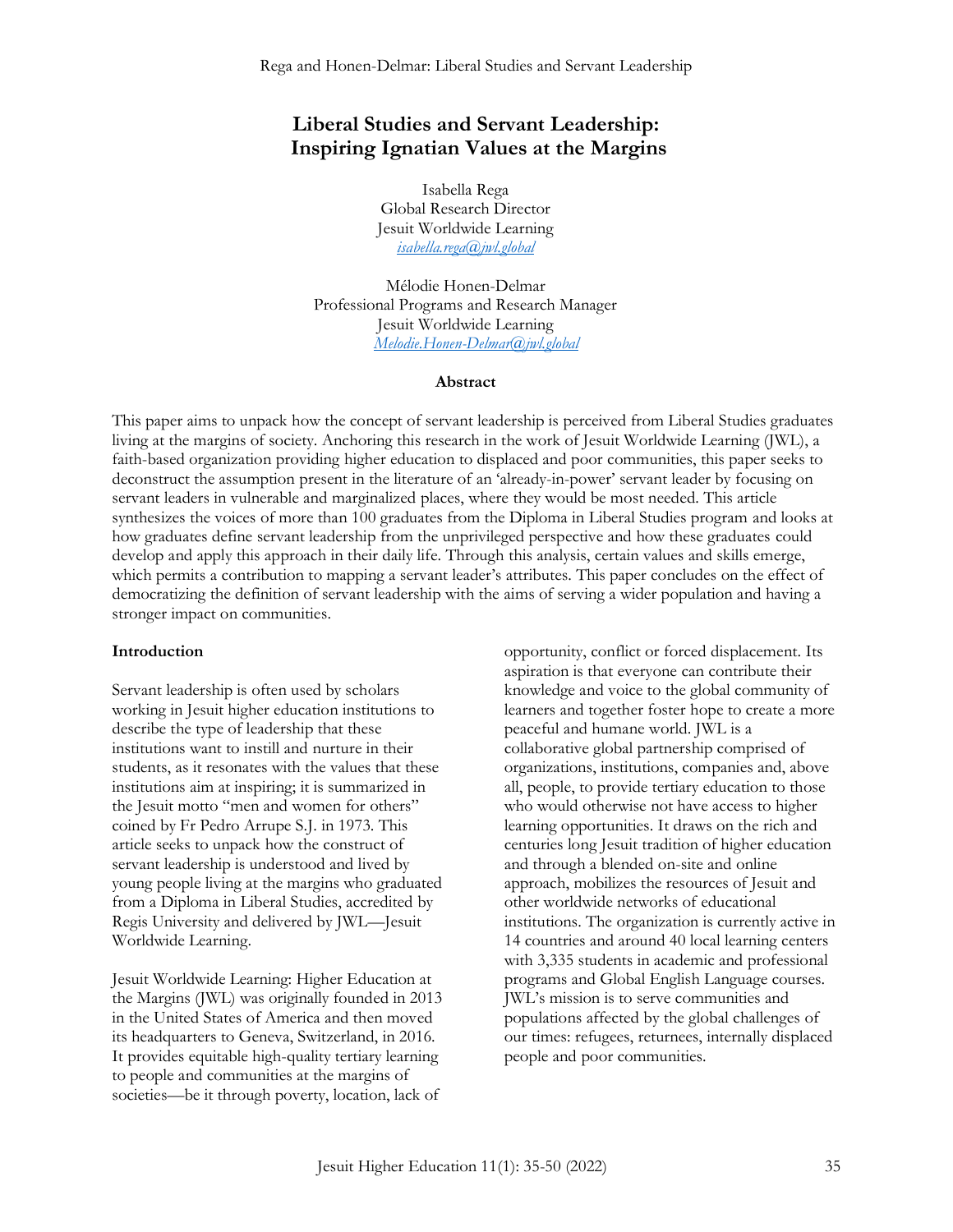The Diploma in Liberal Studies was run from 2010 until 2021. It was the first academic program offered by JWL, and around 600 students have graduated since. At the core of the program is a blended online learning approach, deemed crucial to implement two key components of the Ignatian educational philosophy—companionship and guidance—and to adapt the Ignatian model to students at the margins. Companionship and guidance not only are promoted through community learning centers, where students are accompanied by a local facilitator and work in groups, but are also integrated at a global level, with an international online faculty teaching the courses and facilitating discussion and reflection in the so-called global classroom. This model encourages critical thinking, social awareness and a positive view of self and others. <sup>1</sup> Within Ignatian pedagogy, the process of teaching and learning follows a continuous learning cycle with five distinct stages (Context, Experience, Reflection, Action and Evaluation). These steps are embedded in each unit of the program, with the intent to promote critical thinking and leadership skills and achieve the ultimate goal of Ignatian pedagogy: forming men and women for others. The Diploma in Liberal Studies is composed of fifteen courses, each equivalent to three US credits and delivered in a blended-learning mode for eight weeks where the students work individually using online material and meet weekly for discussions with peers and a learning facilitator in a local Community Learning Centre (CLC). The online content is hosted on the Georgetown University platform and online professors are recruited by JWL to support the students who study in a digital global classroom, giving them feedback on their work and grading their assignments.

Over the years, the Diploma in Liberal Studies has become a very successful program delivered in thirteen learning centers across eight countries: Afghanistan (Bamyan rural center and Herat urban center), Jordan (Amman urban refugee center), Iraq (Domiz Refugee Camp and Khanke Internally Displaced Persons Camp, Erbil urban center), Malawi (Dzaleka Refugee Camp), Sri Lanka (urban centers), Kenya (Kakuma Refugee Camp), Myanmar (urban center) and Zambia (remote rural town).

#### **Literature Review**

While the concept of 'servant' and 'leader' can be considered as oxymora, Greenleaf spent his professional life aiming to reconcile them by developing the concept of 'servant leadership'. According to him, a servant leader is a:

"servant first. […] It begins with the natural feeling that one wants to serve, to serve first. Then conscious choice brings one to aspire to lead. […] The best test, and difficult to administer is this: Do those served grow as persons? Do they, while being served, become healthier, wiser, freer, more autonomous, and more likely themselves to become servants? And, what is the effect on the least privileged in society? Will they benefit, or at least not further be harmed?" 2

This definition of servant leadership highlights the interconnectedness of its internal and external aspects. Internally, servant leadership allows the servant leader to overcome one's challenges by becoming at peace with oneself through the process of "accepting [first] our rock and finding happiness by dealing with it." <sup>3</sup> Externally, servant leaders enable others to grow, develop communities and empower its followers.<sup>4</sup> According to Greenleaf, the job of a leader is to support the "growing [of] people—people who are stronger, healthier, more autonomous, more self-reliant and more competent." <sup>5</sup> This focus on growth of the leader permits moving beyond the traditional 'strong vs weak leader' dichotomy by placing the importance on the leader's journey and the drive to serve first. Through this personal journey, the leader has a place to grow while also allowing others to grow as well.

Tumolo's work on servant leadership develops the idea of growth by integrating the internal and external aspects of servant leadership in a holistic approach that sees the interdependence of the actors and requires viewing servant leadership beyond a leader-only-focus viewpoint.<sup>6</sup> This means that followers and community become the focus of attention. In fact, Greenleaf articulated servant leadership as intrinsically connected with the healing and wellbeing of individual as whole, communities, and societies.<sup>7</sup> This integrative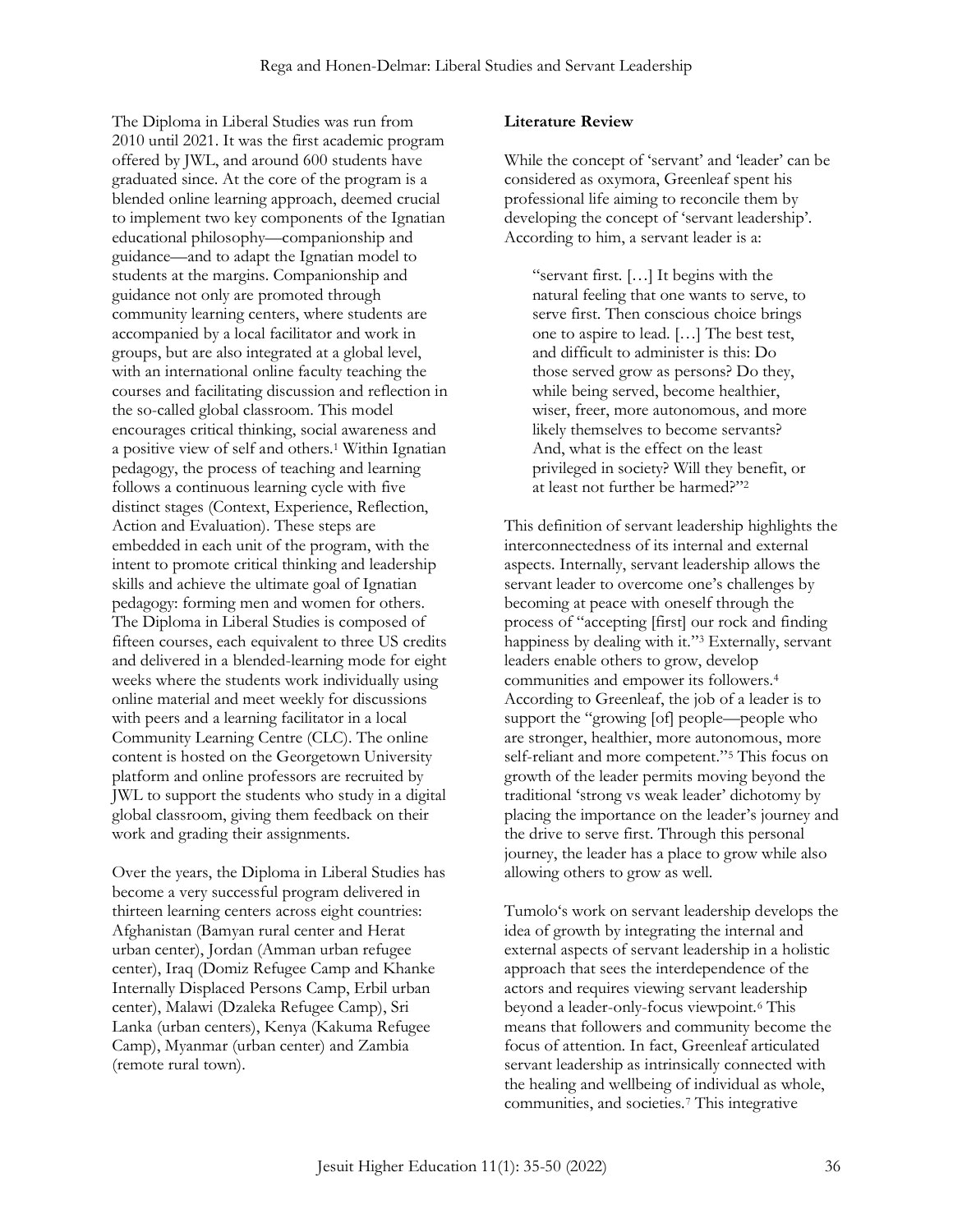approach of servant leadership, therefore, invites scholars to look as much into the leaders as into its followers while understanding its impact on the community.

This integrated approach to servant leadership is expanded by the work of Song and Ferch which promotes the understanding of servant leadership as means to remove forms of oppression (i.e. patriarchy) and develop gender-integrative leadership approaches.<sup>8</sup> The use of servant leadership as a means to develop interdependence, harmony and complementing the opposite gender allows projecting leadership studies beyond the powerful/powerless rhetoric of leader/follower. Instead, approaching servant leadership through this harmony-seeking, community-development approach enables placing vulnerability, forgiveness, grace, mercy, restoration and reparation at the heart of the purpose of servant leadership while removing forms of power oppression within the idea of leadership.<sup>9</sup>

Through this emphasis on the process rather than goals, the servant leadership approach is able to look beyond the power hierarchy of leader/followers, as the personal development of followers becomes the priority for leaders. Webb highlights this characteristic of servant leadership as a means to remove inherent and unconscious power dynamics of leaders and followers.<sup>10</sup> Applying servant leadership in this hierarchical context can enable reshuffling of the roles of the traditionally powerful and powerless individuals as its purpose is to empower others. This points to the need to look at servant leadership from the margin. Thus, one of the strengths of servant leadership is that it allows one to overcome power systems while advancing goals of society and empowering others.

The literature spends large amount of efforts aiming to develop Greenleaf's writing, resulting in identifying more than one hundred servant leader characteristics and attributes.<sup>11</sup> Among these vast mappings of servant leadership characteristics, Spears's model, which enumerates ten core attributes of servant leaders, is among those most quoted: (1) listening, referring to the importance of the leader to communicate and understand its followers; (2) empathy, the ability to accept others for who they are and understand their positions;

(3) healing, the power of the leader to provide help as whole and hope to its followers; (4) awareness, the conscious analysis of a situation and inner-self; (5) persuasion, the ability of leaders to influence followers based on arguments, not coercion; (6) conceptualisation, the ability to conceive new ideas beyond day-to-day operations to develop a future vision; (7) foresight, planning and forecasting potential outcomes in the situation to develop solutions; (8) stewardship, the capacity of holding something in trust for another entity and the commitment to serve others; (9) commitment to the growth of the people, the capacity of servant leaders to develop the personal, professional and spiritual growth of followers; (10) building community, the purpose and individual needs to develop local communities.<sup>12</sup> These ten characteristics are providing a grounding on which to analyze further servant leaders. While the servant leadership literature does not always include the ideas of vulnerability and mercy as core characteristics, it often shares Buck's values of growing communities and developing harmonious relationships between leader and followers.<sup>13</sup>

The definition of servant leadership is further elaborated by comparing and contrasting it to other models of value-based leadership, such as transformation, ethical and authentic leadership.<sup>14</sup> The main distinctive trait that makes servant leadership stand out is its genuine interest in the development and wellbeing of followers.<sup>15</sup> Servant leaders give priority to serving others, placing importance on the growth of their followers as the steering wheel of their leadership approach. This permits observing the wellbeing of their followers as a continuous journey, enabling the empowerment of both the followers and the leaders.

This specificity of servant leadership as seeking to accompany the follower on a personal journey to empowerment, and to become the best version of one's self, strongly resonates with the Ignatian philosophy of leadership. This is nicely evidenced by the dialogue between Kelly and Breen, which identifies this style of leadership as one of the main contemporary leadership theories that aligns with Ignatian leadership.<sup>16</sup> Ignatian leadership and servant leadership share many traits; they are both counter-cultural as they do not follow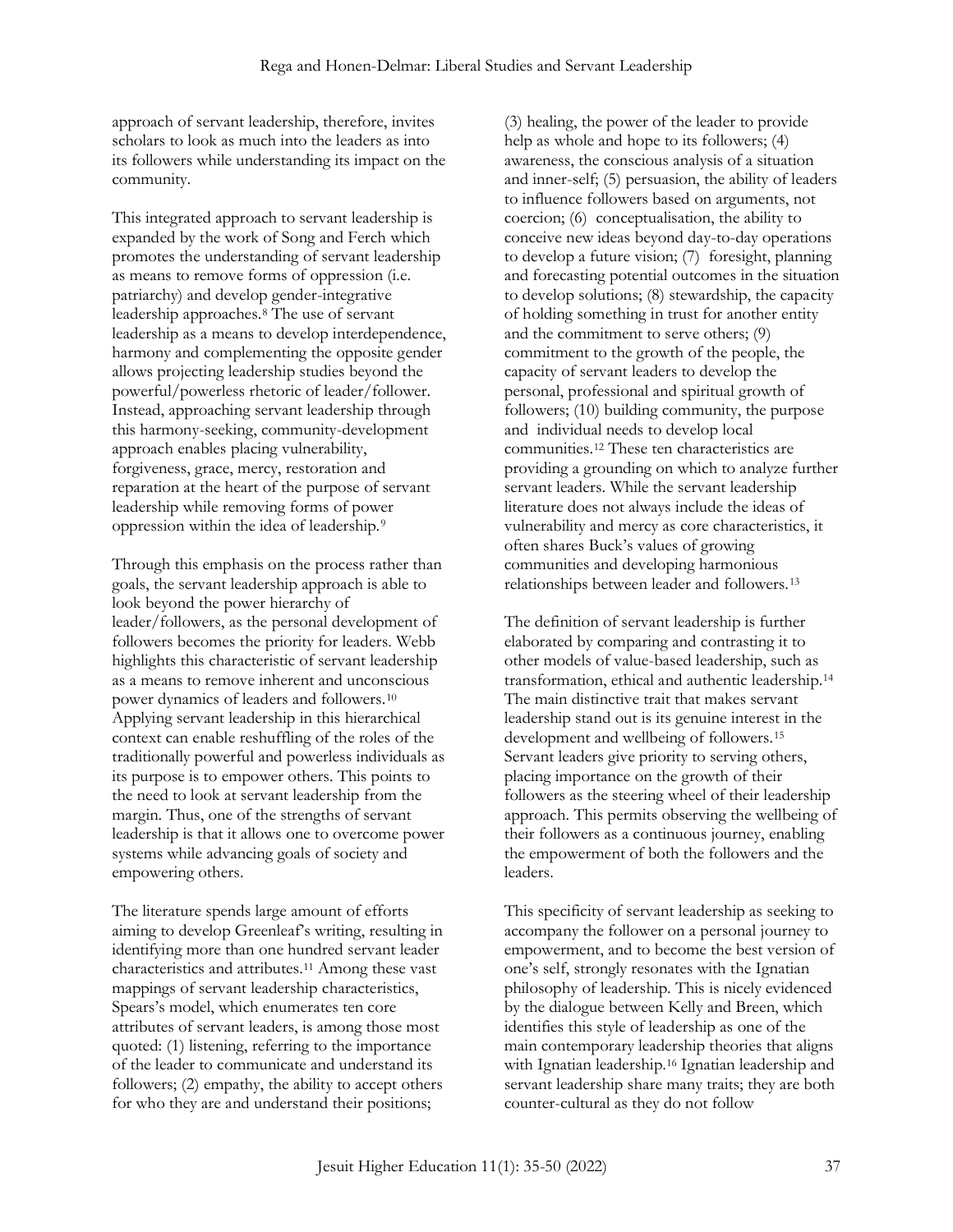individualistic, competitive and consumeristic philosophies and several features of an Ignatian leader, such as self-awareness, cultural awareness and humility, are discussed in the literature informing the servant leader approach.<sup>17</sup> The strong connection between Ignatian Spirituality and servant leadership is also demonstrated by the variety of literature written on the latter by former scholars from Jesuit higher education institutions, namely in this outlet and in the *Journal of Servant Leadership* edited by Gonzaga University.

Despite the growing importance on servant leadership, the study presented in this article addresses several gaps in the current literature. Firstly, there is a methodological gap, as only a small number of studies so far have been qualitative in nature; secondly, a geographical scope gap exists, as most of the published literature on servant leadership focuses on America and China, with only 12 studies presenting a comparative and cross-national component.<sup>18</sup> Furthermore, this research study does not focus on people in prominent leadership positions (yet) nor on exemplary leaders like most literature in the field.<sup>19</sup> Conversely, it traces the journey towards servant leadership by young graduates that transform their workplaces, their families and their communities as they become well-rounded leaders, seeking the *magis,* linking the study back to Ignatian philosophy and leadership. This research reports, through the accounts of young graduates living at the margins, how servant leadership can transform not only professional environments, but more holistically, individuals' lives and their communities.

# **Methodology**

This research uses a participatory and qualitative approach with the explicit aim of nurturing transformation. <sup>20</sup> The focus of this article on servant leadership is part of a larger research effort to map the impact that the Diploma in Liberal Studies had on the lives of its graduates.<sup>21</sup> As the first step of this impact study, the research team held a participatory workshop with different stakeholders within JWL—students, graduates, onsite and online facilitators, center and country coordinators and headquarters staff; the workshop aimed at collaboratively reflecting on defining

impact in terms of personal transformation (selfperception and behavior) and communal change. The identified dimensions were subsequently ranked by the thirty participants; six of them were selected as the most important: critical thinking, leadership, empowerment, self-confidence, sense of community and intercultural and interreligious sensitivity. This collaborative work formed the basis to elaborate the semi-structured interview protocol that had a section specifically devoted to unpacking the representation of servant leadership and its lived experience for the graduates.

In line with JWL's transformational approach to research, this project was an opportunity to work on the capacity building of JWL graduates; therefore, we selected research assistants in Dzaleka Refugee Camp (Malawi), Kakuma Refugee Camp (Kenya), Amman (Jordan) and Afghanistan to conduct interviews with their fellow graduates. The research assistants attended a one-day online training session on data collection and research ethics and the international research team met once a week to report progress and challenges, as well as to create a peer-learning environment, leading to the creation of a community of practice over the two months of data collection (September and October 2020). The interview protocol was piloted in Iraq in August 2020 and then refined by the research assistants, who interviewed one another to become familiar with the interview process.

Thematic analysis was used to analyze the data and the thematic coding process was conducted with the help of the software, Dedoose.<sup>22</sup> After each interview had been transcribed by the global research team, the data was uploaded to Dedoose to be coded and further analyzed. The codes were developed based on a thematic approach, using a top-down/bottom-up cyclical process. For the first few interviews, main themes were noted on paper in order to isolate the main categories of codes. After listening to a few interviews, the coding structure was created in Dedoose until all identified themes were fully represented. Additional themes were identified over the course of the analyses and were later included, whenever a new salient dimension emerged.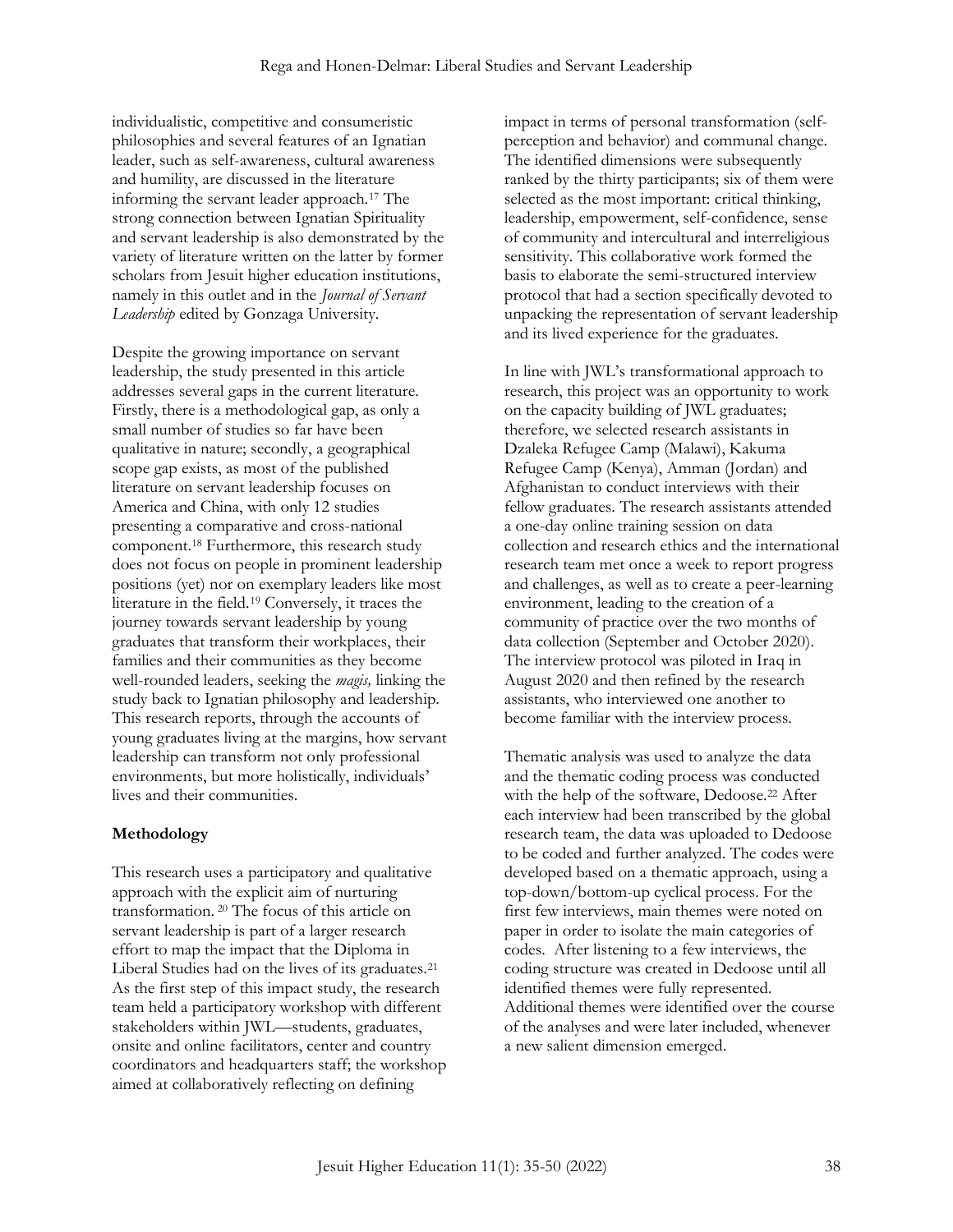| Country     | <b>JWL</b> site | # interviews |
|-------------|-----------------|--------------|
| Afghanistan | Bamyan          | 19           |
|             | Herat           | 11           |
| Iraq        | Duhok           | $\mathbf{1}$ |
|             | Erbil           | 5            |
| Jordan      | Amman           | 8            |
| Kenya       | Kakuma          | 53           |
| Malawi      | Dzaleka         | 39           |
| Total       |                 | 136          |

Rega and Honen-Delmar: Liberal Studies and Servant Leadership

Table **1**: Interviews by location

| Country     | Male | Female |
|-------------|------|--------|
| Afghanistan | 12   | 18     |
| Iraq        | 1    | 5      |
| Jordan      | 5    | 3      |
| Kenya       | 43   | 10     |
| Malawi      | 32   | 7      |
| Total       | 93   | 43     |

Table **2**: Participants' gender by country

Two main limitations to the research design can be identified. First, given that interviews were conducted by JWL staff (the Global Research Team), participants may have felt unable to fully express themselves and to report possible negative impacts of the Diploma in their lives. Additionally, another potential bias may have emerged from the presence of different interviewers. Although all the interviewers had the same training, certain interviewers had a different approach to some questions, which resulted in emphasizing some aspects more than others.

Finally, a total of 136 graduates in 5 countries took part into this research and were interviewed by the research team; table 1 shows their distribution by location.

Among the 136 interviews conducted, 93 interviewees were males (68%) and 43 were females (32%). While males were more represented overall, there were more female participants than males in Afghanistan and Iraq. This trend is in line with the gender distribution of the overall population of graduates.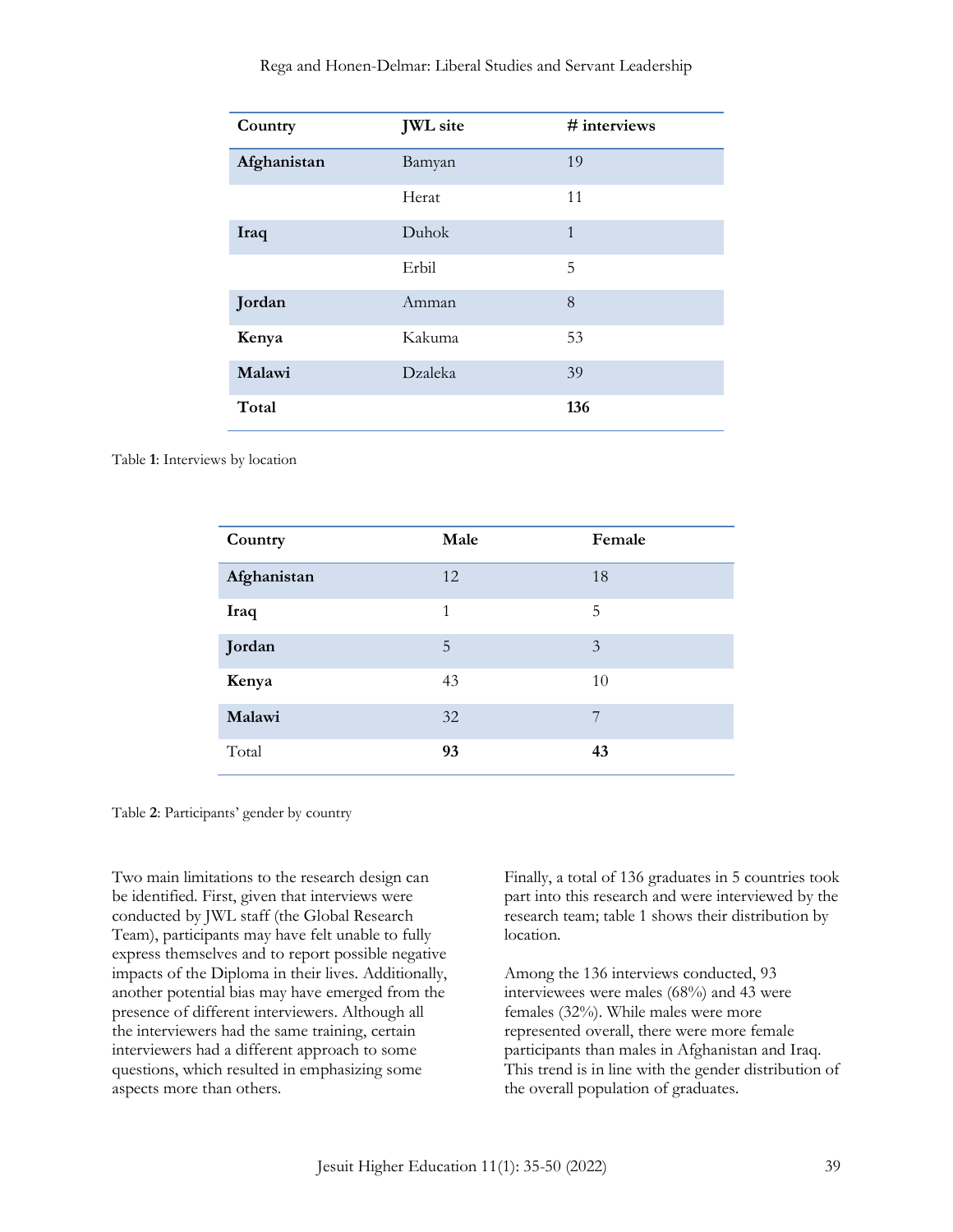Most participants (69%) were refugees or former refugees now resettled. Again, this is in line with the overall Diploma graduate's population, with the two largest and oldest centers offering the Diploma being in Kakuma and Dzaleka refugee camps.

# **Findings**

Analysis of the interviews aimed at understanding the lived experience of servant leadership by young people living at the margins and formed within the framework of Ignatian education. The contribution to the literature is twofold: firstly, this study adds a perspective from the margins to the existing scholarly production, showing how leaders, who perceive themselves as servants, can contribute to the transformation of their local societies and communities towards the scaffolding of a more peaceful world. Secondly, it adds a holistic reflection encompassing both the effects of this value-based style of leadership on the leaders and their respective communities.

#### **Defining servant leadership from the margins**

Through the various testimonies collected, graduates aim to provide a definition of leadership from a perspective of the margins. By following a value-based approach toward servant leadership, graduates often perceive leadership from an evaluative standpoint, allowing them to identify the defining factors of good leadership from bad leadership.<sup>23</sup> To do this, they often start by defining what good leadership is not. For example, a graduate in Kenya expresses that those leaders who have "no sense on how to bring people together" and deal with hatred and discrimination should change their style of leadership to avoid such inequality in the communities.<sup>24</sup> This recognizes that having strong leadership is not dependent on titles or positions, but instead on the way the community is cared for, which opens new dimensions of understanding of what a makes good leader.

Servant leadership has a two-fold characteristic of both an outward and inward direction.<sup>25</sup> Graduates identify the need for servant leaders to be a leader first of oneself in order to be a leader of others. Perceived as an innate tool that one has to hold onto and develop throughout life,

leadership is a reflexive competence that allows one to guide one's future. This graduate in Malawi exemplifies this double-edged characteristic:

"Before you start leading somebody, you have to start from somewhere. That somewhere must be from you first of all, then the next door, then the entire community within. So, leadership helped me to release keys to others." 26

While a strong sense of self-awareness becomes an essential element of servant leadership, graduates are conscious that this self-leadership has an outer purpose, which is to "create dangerously," going above and beyond for the benefit of the community served.<sup>27</sup> Graduates' narratives mostly refer to leadership being deployed to serve others, fulfilling a vision and purpose. This participant in Afghanistan speaks about leadership as being applicable to different contexts: "I am a leader of myself, I am the leader of my family and I am the leader of my friends," 28 stressing the encompassing and overarching function of servant leadership beyond the organization's walls.<sup>29</sup>

Whether in the alumni's respective communities, their family or professional lives, graduates demonstrated that leadership can be practiced in many spheres of daily life. At the community level, this graduate in Kenya reveals the effect of the Diploma on leadership skills.<sup>30</sup> She articulates this impact in terms of growth of agency in her community:

"Before I was enrolled to the Diploma, I thought that everything was impossible. [...] I couldn't even take any initiative to play in a role in the community. But [in] the Diploma, I also learned the course called leadership, I became aware of what is of me, what I should do at least to bring change in the community and that's how I accepted the role of being a leader in the community." 31

This reflection highlights the transition from being unconscious of her leadership potential to mindfully becoming a leader among her community through the support of the Diploma. Thus, after realizing the commitment and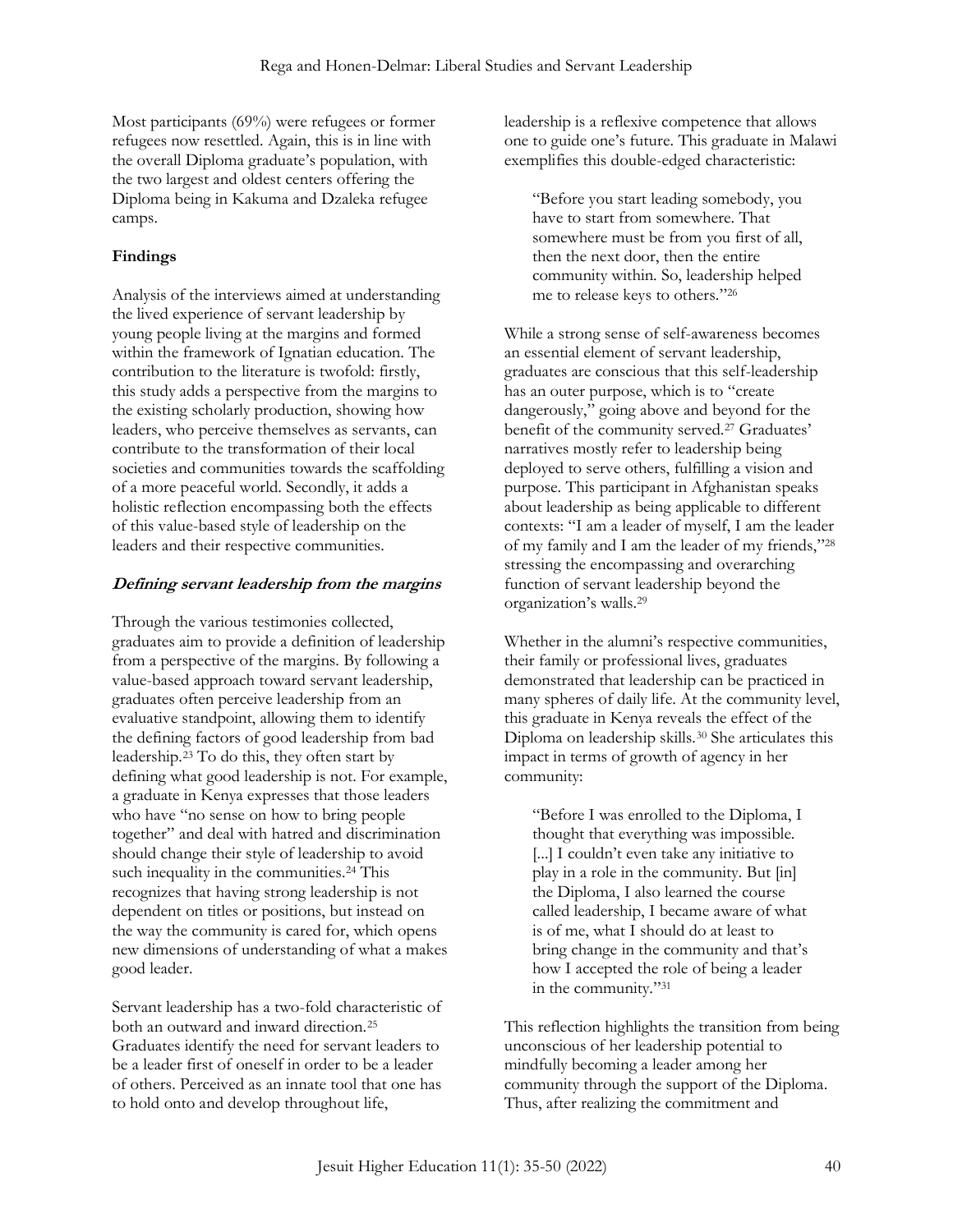motivation within themselves with the help of the Diploma, graduates describe leadership as a tool oriented to serving others.

Furthering the findings of the literature, graduates' perspectives develop an idea of leadership that encompasses the notion and objective of serving others.<sup>32</sup> In the words of this graduate living in Jordan, "leadership is not about you! It is about you and others!" <sup>33</sup> This graduate in Malawi provides an example of how this principle is applied in daily life:

"A man who died recently [...], who was living with stroke since 2012, he died in 2018 because he was not able to control himself. It's why since 2012 I have helped him. I washed him three times a week during six years, 3 times a week is the sense of having humanness to understand the community and to do something. Especially when you see someone is abandoned, you can approach him in order to tell him to have courage, to have patience, and to continue to live even though the life is very difficult." 34

This graduate embodies the principle that as a leader, one should be willing to take on true commitment to help others and support them in solving their issues or, in the words of Armstrong and Spears, applying the "ethics of accompaniment." <sup>35</sup> This concept is understood as a means to build reciprocal relationships between servant leaders and followers which "facilitate healing for those with hopelessness in the face of suffering and foster the space for those yearning to be listened to and to tell one's story." <sup>36</sup> While this notion can be helpful to emphasizing the importance of the relationship between leaders and followers, Armstrong and Spears assume a power hierarchy that places leaders as untouchables and constantly in positions of power and strength.<sup>37</sup> However, the example demonstrated by this graduate in Malawi shows that servant leaders can emerge from a place of marginalization. In this context, role models become essential to sparking this servant leadership approach.

Intertwined with the idea of responsibility towards others, being a role model is perceived as an

essential attribute to be a good leader. This graduate highlights this perspective as he defines that "a good leader must be a good example in the society, so I always try [...] to be a good example, a role model." <sup>38</sup> As leading by example becomes the norm for these graduates, this alumna in Malawi gives an example in which she acted as a role model by inspiring other women in her community to pursue their educational goals:

"I got some leadership skills in the sense that in my society, I'm considered as a leader and […] most of people […] they do discourage their daughters to go to school or to go further with education, believing that after education they won't be employed. They will just remain at home and get married and start taking care of children. But me, I'm a good example of leadership in the sense that I go in the camp and then, try to sensitize the community concerning women or girls' education, giving them my example [that if] [...] I didn't reach diploma, I wouldn't be able to get this job that I'm doing here. And as a female, due to my studies, […] I'm able to even support my family financially due to education, so women can also be leaders." 39

These examples challenge the narrative that the servant leader already comes from a place of power and privilege. Instead, these graduates show that anyone can be a servant leader by setting the standards of servant leadership through daily examples, no matter the socioeconomic status of the leader. This contribution enables moving beyond the assumption of an 'already-powerful servant leader' and democratizes the definition of servant leadership. As vulnerability can be one of the sparks to becoming a servant leader, these graduates show that through their resilience and constant focus on serving others, servant leadership can also help to heal and bring hope to the margins from the margins. <sup>40</sup>

#### **Learning about leadership to become servant leaders**

During the interviews, graduates shared how gaining knowledge and skills particularly helped them to develop their leadership competence.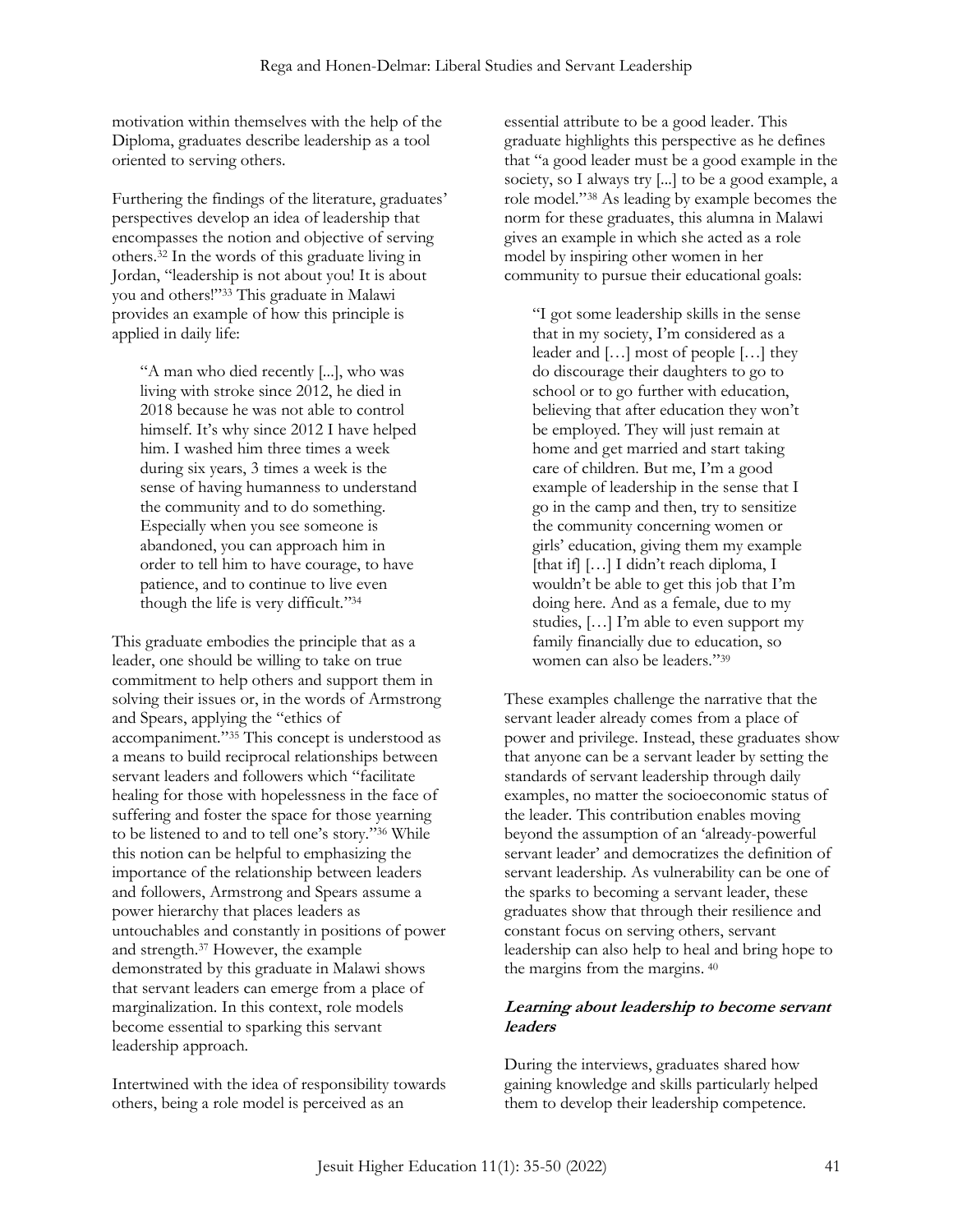While alumni pinpoint two main ways to learn about and build leadership, there is a clear consciousness that "knowledge equals power," 41 and developing leadership through knowledge can lead therefore to developing one's self-confidence and potentially becoming empowered.<sup>42</sup> For example, this graduate shared how,

"[the Diploma] has empowered [me]. It has helped me in terms of leadership. Because [...] this is the truth from my heart. It was my first time to discover what leadership is."43

This self-transformation through knowledge highlights the value of the Diploma, teaching how to shape a basic understanding of leadership and how to develop one's own competencies in that area. While this knowledge can come from the content of the courses, it is also explored through peer learning. This graduate in Malawi demonstrates the efficacy of learning from one another to develop leadership:

"The first thing I learnt from JWL is every time to believe that we learn from one another, when you believe that life is for learning from one another, this is whereby you start realizing the power of leadership." 44

Thus, graduates could develop their leadership through both the content explored by the Diploma in Liberal Studies and through the learning environment, as well as modelling and peer support available to them both onsite and through the global virtual classroom.

## **Characteristics of servant leadership: value and skills**

Among the many traits identified by the literature, graduates complement the mapping of servant leadership characteristics with the following seven values and four skills. <sup>45</sup>

# *Values*

Graduates identify the following seven values attached to servant leaders: courage, humility, honesty, empathy, integrity and equality and responsibility toward the community.

#### *Courage*

In line with the literature, participants identify courage as one of the important values of a leader.<sup>46</sup> According to interviews, leaders may face difficult challenges, often associated with important risks that will require them to demonstrate their courage. For example, this graduate from Afghanistan sees her courage as leadership through her potentially dangerous work commute:

"One of the risks that I have taken is traveling to Kabul. Because you know the situation in Afghanistan is not good, especially traveling from Bamiyan to Kabul. It is a big risk that I'm taking every time."<sup>47</sup>

As this alumna defines courage through her ability to take the risk of experiencing a difficult situation, she reminisces that through her studies at the Diploma, courage was one of the key characteristics of being a leader. In addition to overcoming fear, courage requires resilience. This same Afghan participant shares her professional progression was only possible because of her determination to succeed:

"We have to never give up and we have to take risks and we have to start from the less and we have to be satisfied with even in small things you do so [...] So first I was a student, by hard and hard-working [...], I could be the leader and I'm leading [...] centers now."48

# *Humility*

Humility is understood as a core value of servant leadership.<sup>49</sup> Participants expressed this link between leadership and humility as this graduate in Kenya is conscious that "[...] even with your achievement, you should be humble, down to earth [...] Wherever I go, let me not be defined by my position but my action*"* and concludes by highlighting the interconnection between servant leadership and humility: "One thing this programme instilled in me is humility. Serving people with humility. I am grateful for the effort of JWL." 50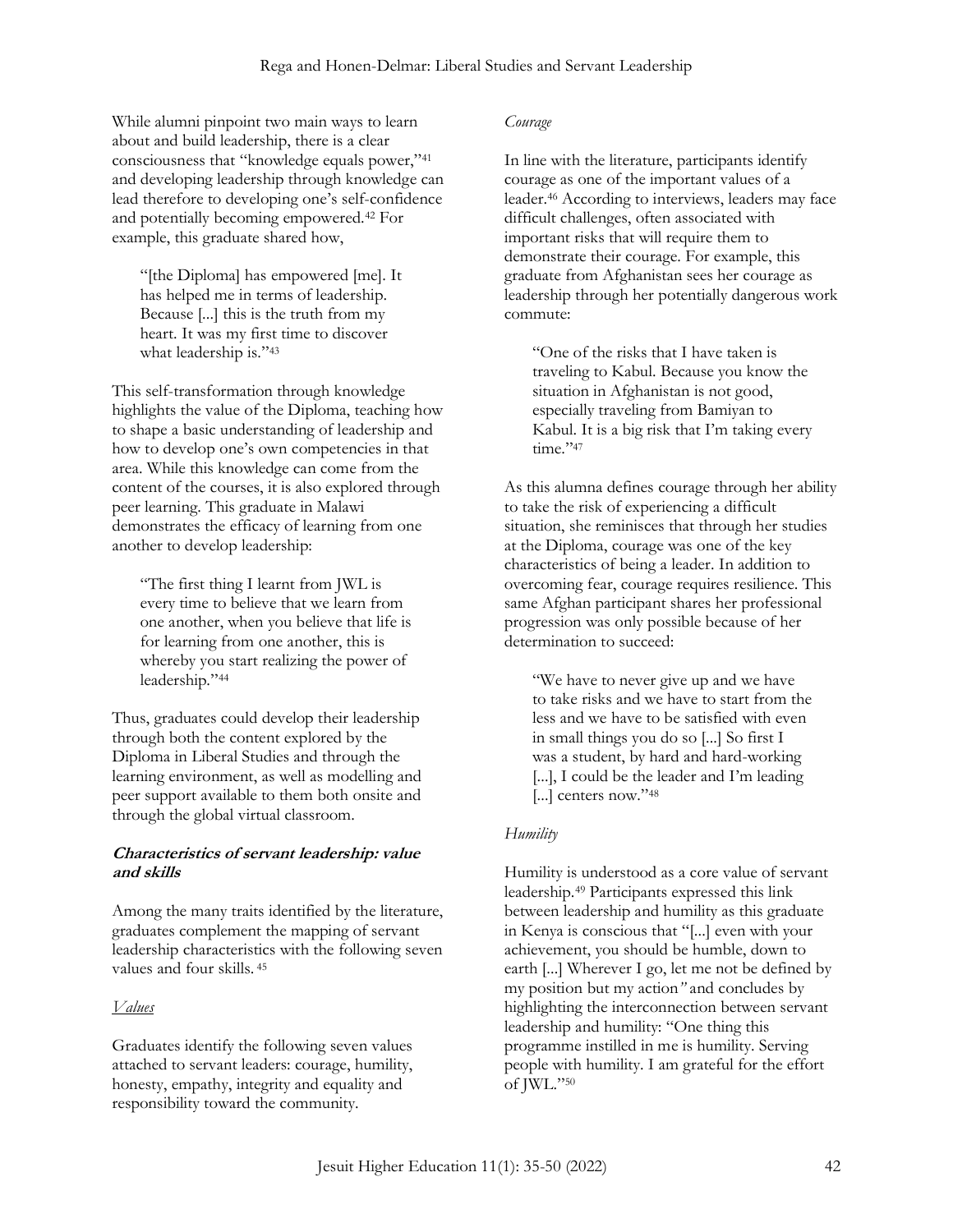This intertwining of humility and servant leadership translates through the willingness of the participants to evaluate their leadership from the perspective of the people they are serving. A graduate in Malawi exemplified this point as he shared that it is not up to him to tell whether he is a good leader but rather up to the person that he is serving to decide on his leadership competence.<sup>51</sup> This importance given to humility allows servant leaders to acknowledge their weakness while boosting their willingness to serve.<sup>52</sup> Therefore, through this self-reflection process, the more a servant leader becomes humble, the more "servant" the leadership style becomes.<sup>53</sup>

## *Honesty*

Closely related to humility is the value of honesty, which is also crucial for a servant leader.<sup>54</sup> For this graduate in Afghanistan, honesty is identified as the first step to becoming a good leader. She recalls her learning experience in the Diploma: "I know that a leader should first be honest in her/his community". <sup>55</sup> This crucial importance given to honesty is furthered by the willingness to be transparent with one's community. A participant specifies the need to solve issues peacefully and in a transparent manner:

"If there's something you want to change, do it pacifically. Just sit with them and show them [...]. They will understand, instead of going there and decide on your own and you come to impose: 'this is supposed to be like this, and this is supposed to be this'. They will strike, and you will not be [in] good times." 56

# *Empathy*

Another significant element toward servant leadership is empathy.<sup>57</sup> The aforementioned graduate already hints at this need to develop mutual understanding between the leader and the community through transparent communication.<sup>58</sup> This presence of an empathetic and respectful relationship can lead to trust and reconciliation between the actors involved. For graduates, this empathy can be demonstrated in a shift in perspective toward others. For example, this

graduate in Kenya employed his leadership by seeking to apologize to his Muslim peers:

"One day, I called my Muslim [friend], pray to apologize for all whatever I have said about his religion and his culture. [...] The Diploma helped me to understand culture and religion to the fullest." 59

This capacity to understand the other's perspective relates to the idea of tolerance. This Afghan alumnus illustrates the role of tolerance and empathy when speaking about religion with such a perspective of empathy and mutual respect:

*"*I will say that you know if someone is praying a stone, he likes to pray that: if someone is praying God, so he likes to pray God. So that's their belief and we should be open and accepting this religion. [...] most of the time I think, if I was born in United States of America, I will be Christian. [...] And if I was born in China, maybe I follow Buddhism." 60

Self-reflection on one's cultural and religious identity and approach to diversity allows graduates to develop values of empathy, respect and equality, which are crucial to developing servant leadership practices.

# *Integrity and equality*

One focus of servant leadership is to uphold the value of personal integrity, which requires applying the principle of equality at all times.<sup>61</sup> In the words of a graduate in Kenya, a leader must:

"[...] be a person with Integrity, a person must be exemplary to the people because as a leader, you must ensure that you love everyone. A leader must be fair to everyone. A leader must not discriminate. A leader must not be greedy, and must not be corrupted. [...] a leader must be transparent, especially dealing with the issues to do with money." 62

This enumeration of a servant leader's qualities is centered on the values of impartiality and fairness. Applied in situations of conflict, these two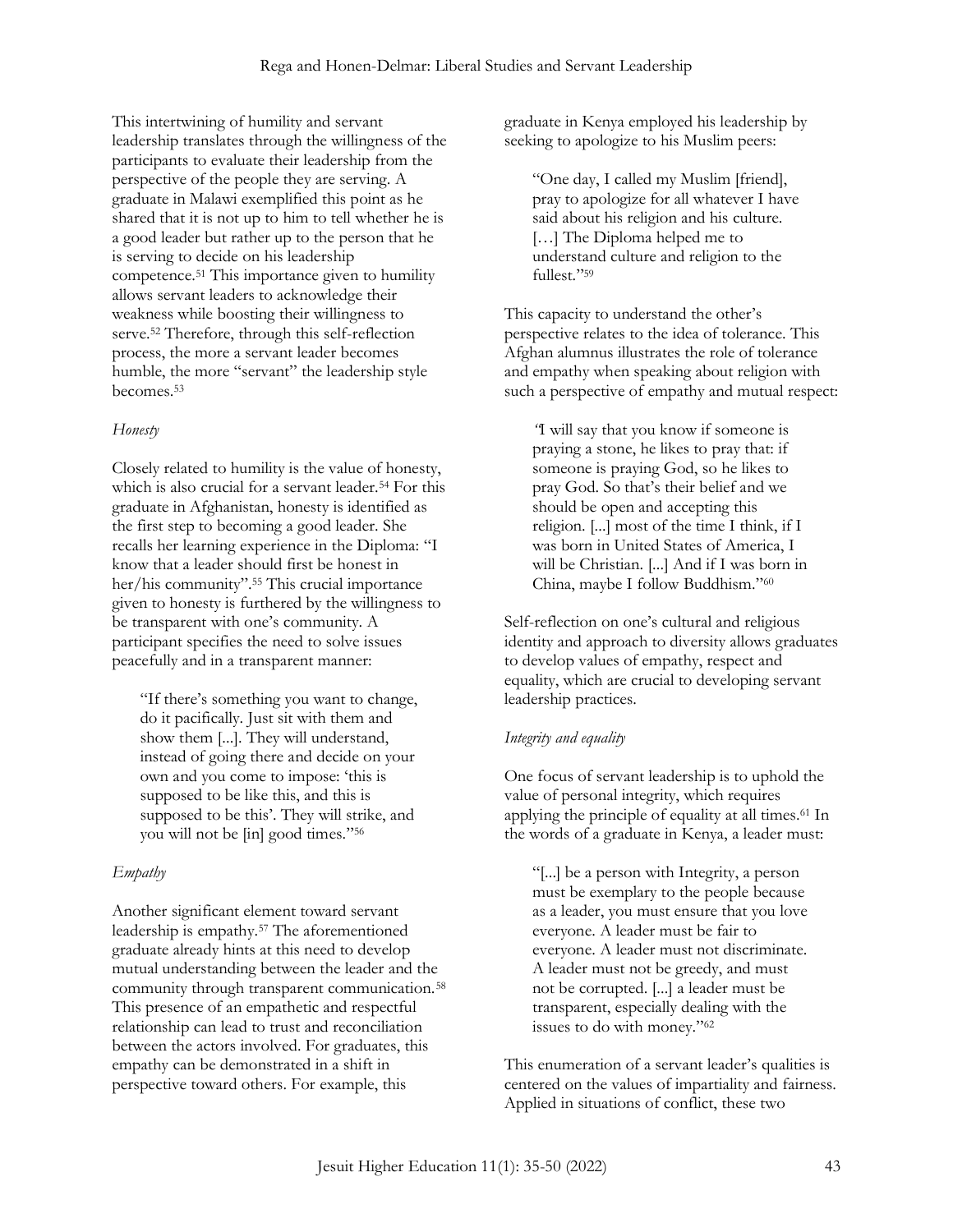characteristics enable maintaining servant leadership when it can be placed at risk. This graduate in Kenya depicted the role of impartiality by accentuating facilitation as a technique to achieve high standards of morale in practice:

"[…] my work is to moderate, to ensure they come to conclusions, we will not enforce anything. As a leader, you are not supposed to take sides, because when you take sides, you are going to make things worse, you are going to make them escalate and it will get out of hand so that's what my [understanding of] leadership is." 63

Therefore, graduates' identification of these values as intrinsic to leadership allows forming a servant leadership approach deployed from the margins of society for the marginalized.

# *Responsibility toward the community*

The notion of responsibility toward the community is central to a servant leadership approach, as "creating value for the community appears" the most crucial dimension for servant leadership, both from the perspective of the leaders and the followers.<sup>64</sup> This graduate in Afghanistan enunciates this principle clearly:

"It is our responsibility and it is our community that we have […] to take that bottle and put that […] in a wastebasket and through that, I can make him understand that we should be having […] a feeling to concern about our community." 65

This responsibility toward the community is a demonstration of the agape love, which relies on the following three components: effective listening, valuing people and equality.<sup>66</sup> It has been demonstrated that love toward followers and its effects can be empowering, healing and strong when it is used within a servant leadership approach. The idea of love, being passionate and dedicated to the work, is demonstrated as helping to overcome shadows of the world.<sup>67</sup> In the context of the marginalized community that JWL and our graduates serve, the issues are not only based on materialistic problems but also on social

and legal ones. In spite of the complexity of the elements forming these "shadows," graduates, through their deep care, responsibility and sense of community, are able to attenuate some of these shadows by applying a servant leadership approach.

# *Skills*

In addition to having specific sets of values, graduates identify a set of skills that are essential to practicing good leadership. Supported by the research findings of Riggio and Tan, graduates identify the four following soft skills as major components of their leadership competence: collective work, problem-solving, critical thinking, and communication skills. <sup>68</sup>

## *Collective work*

First, collective work management is identified as a key element of developing servant leadership skills. Highlighting the quality to "have that spirit of calling each and every one [and] working as a team," <sup>69</sup> graduates understand that good leaders "seek advice from the rest of the people." <sup>70</sup> This teamwork approach relies on the value of equality among team members. This alumnus states that in order to develop strong teamwork, equality should be set as a basic standard:

"We all feel equal, and we're equally empowered in sharing our ideas even communicating and that's really helpful for me as a leader having good connection and good interaction [...] with all the people I'm working with and with all the people I'm living within the community." 71

This collective approach can even alleviate some of the burdens that leadership brings. For example, this graduate explains that before the Diploma:

"[I] was doing everything alone but [...] after getting knowledge from the Diploma, [I have] now delegated some responsibility to other people and all work went well and also [I] was set free." 72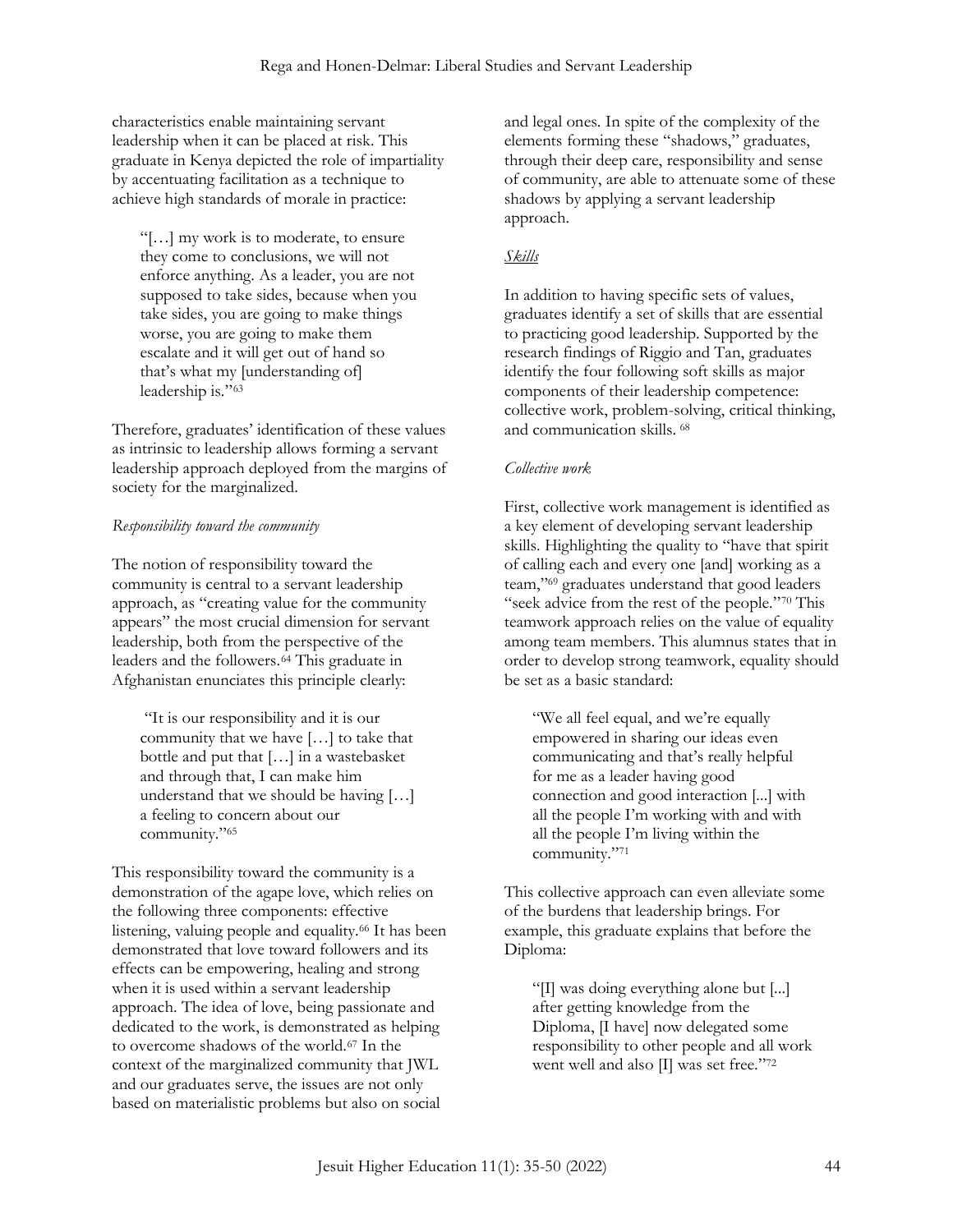#### *Problem-solving*

Additionally, graduates pinpoint problem-solving as one of the skills that a servant leader should have. For this graduate, evaluating one's leadership should be solely based on one's ability to resolve conflict:

*"*The way that I can explain to someone how I am a good leader is the way I resolve conflict. Then you can describe that someone is a good leader." 73

This graduate in Kenya emphasizes this skill by elaborating on the approach one should take when solving problems:

"When solving problems as a leader, [...] first of all you have to avoid discriminating people. You have to be humble when solving problems. You don't have to be rude in what you are doing. So that people will feel at least at home when you are solving problems [...]. You have to solve problems equally without favoring others as the leader." 74

Encompassing values of equality, humility, respect and problem-solving thus emerges as a key feature of graduates' approach to leadership.

#### *Critical thinking*

Intertwined with the idea of problem-solving, critical thinking is seen as a key characteristic of a servant leader. As the mindset to solve conflict, critical thinking is the tool that enacts servant leadership. From the perspective of this participant in Malawi, critical thinking can be defined based on leadership. He states that "critical thinking is a fact that you understand something and you guide or lead [...] in a good manner". <sup>75</sup> This motivation to lead in a 'positive' way through critical thinking relates to the willingness to contribute to the betterment of the community, as this graduate explains:

"The critical thinking is all about coming up with the possible solution, how to solve conflict among people in the camp, so the Diploma [...] has really empowered me on critical thinking, especially in the

community. People do call me Peacemaker and, previously, no one was calling me a peacemaker." 76

Therefore, from this viewpoint, critical thinking appears to be a mindset that permits leadership development for the wellbeing of the community.

#### *Communication and public speaking skills*

Lastly, along with the literature, interviewees assert that communication skills seem to be one of the most important skills a leader should have. <sup>77</sup> Elaborating on the notion of receptive communication, this characteristic suggests holistic forms of communication, suggesting that action can be transformed into the future based on an empathetic awareness.<sup>78</sup> This graduate, who held a chair position in the Human Rights Council in a refugee camp in Malawi and leads a social and economic movement in his home country, unveils the relevance of this encompassing style of communication within leadership:

"Communication is one of the keys [to avoid conflict]. The heads should communicate with their toes. Yeah, the chair should communicate with the cleaner. Yes, the director of the company should have very good communication with [his] workers. Or any leader must have like effective communication with the followers. That's the most important thing because, from communication, you will be able to discover the deficit [...] that you have, like the challenges which people have." 79

While communication can be understood as a crucial tool to develop servant leadership for the community, it can also be for the benefit of one's life. Particularly, public speaking seems to be influential for some graduates in terms of building their self-confidence and developing leadership skills.<sup>80</sup> For example, graduates have shared that before the Diploma, they were shy and afraid of public speaking.<sup>81</sup> However, after the Diploma, they were able to express themselves even in front of a large audience:

"Now, even if I speak among thousands and millions of people, I do not feel such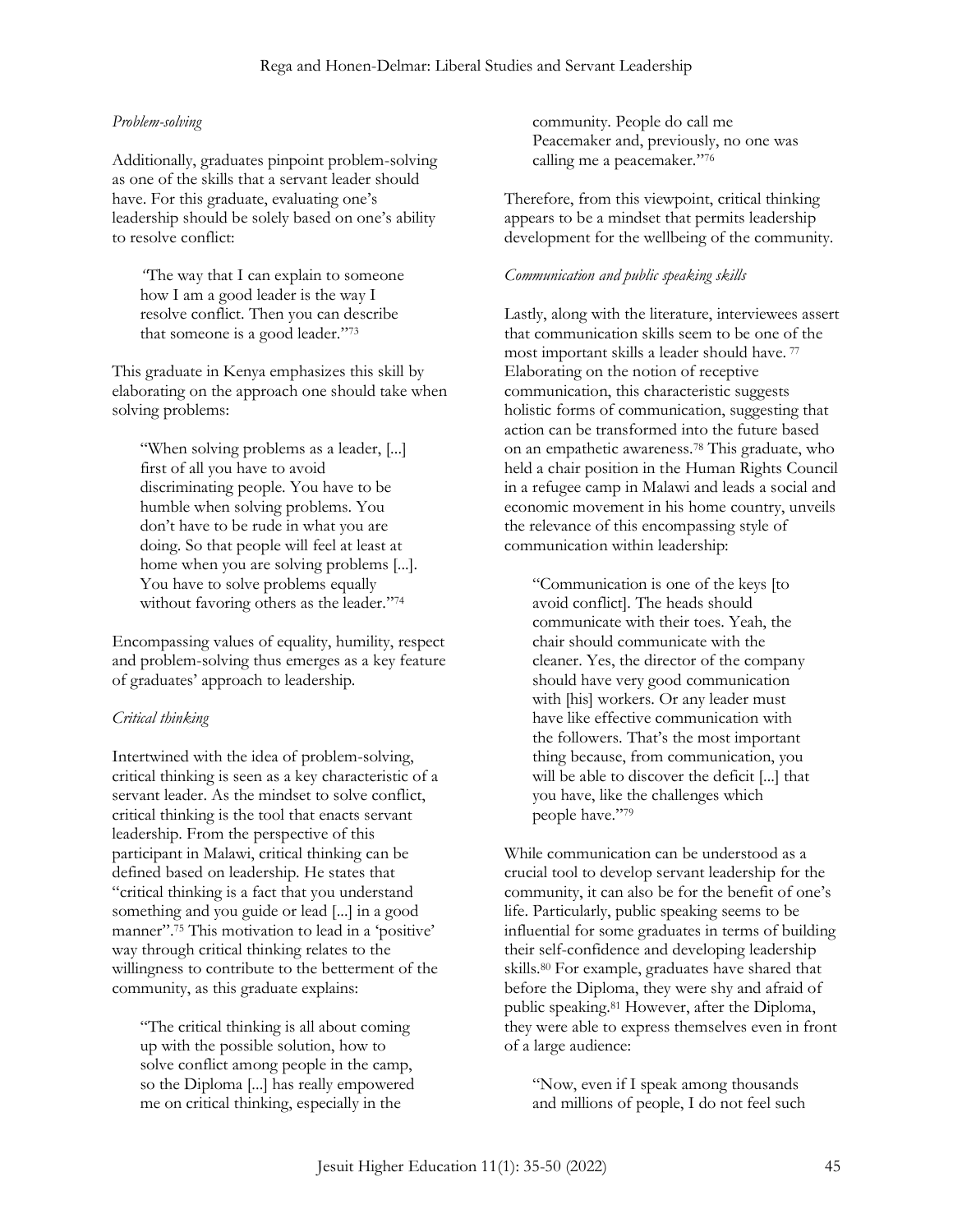kind of way. I'm very brave, I'm strong and I can believe in myself and I can do whatever I want." 82

This liberation of the voice of graduates reveals the influential role of the Diploma on their leadership and self-confidence. Hence, graduates recognize the importance of strong communication skills to building strong leadership.

# **Empowerment of servant leaders and their communities**

Graduates have demonstrated that their understanding of what leadership means is following a servant leadership approach that is set at the margin of society for the most marginalized. Through the mapping of skills and values pertaining to servant leaders, graduates identify the impact of servant leadership. While the literature identifies community empowerment as a key consequence of developing servant leadership, graduates enrich these findings by adding the role of this leadership approach on personal empowerment and transformation of the leaders.<sup>83</sup> This graduate in Afghanistan illustrates this interior self-actualization in the following words:

"Now, I am having the light [...] when I am going to the dark way and just holding the light, so this light is leadership and the darkness is the problem, so I am going and it shows me you can just pass where you want to go." 84

Finding one's voice can often result in carrying and amplifying the voice of the voiceless and supporting this double empowerment of the self and the community. This refugee in Jordan expresses:

"Many communities have been affected with war in their country and they don't have a chance to show their voice to the world. I see that from the readings from the paper I do, interacting with them and within that it gives me the courage that to be in their voice." 85

His readiness to take on the responsibility to amplify community voices reveals the courage of the graduate to address social issues in this context. This form of empowerment through leadership can be translated in terms of selfconfidence. Whether it is through voicing a concern or standing in front of a public delivering a speech, self-confidence emerges as a considerable effect of performing a leadership role. For example, this block leader shares that before she joined the Diploma, she was always afraid to face other block leaders, always putting her head down when addressing them.<sup>86</sup> After she joined the Diploma, she became more confident, "very strong" and "happy again." She adds that this inspired her "to stand for the voiceless," as she became a community caseworker, particularly fighting against gender-based violence. She illustrates this transformation through the following example:

"Here in block 11, people like drinking, and fighting for no reason and men are beating their wives, girls are being raped and [there is] theft. I remember I put down and talk to them. I asked myself what made me this way, I remembered oh, it was the community advocacy in the Diploma, it has really impacted me." 87

She concludes by highlighting that overcoming challenges made her feel more important, confident and a better leader than when she first joined the Diploma:

"Many have been asking me who brings you up to this level? I tell them it's JWL. They asked me is JWL a person? We want to talk to JWL. We were two Uganda graduated from JWL and our achievements became a story of the day. I was breastfeeding by then. The example they would give was 'look at her she is a mother of three and she has done a lot no man in this community tried. What about you? You have opportunity here in the camp.' I became [...] [a] reference and consultant. I feel big." 88

This example highlights the impact of the Diploma in shaping this personal growth through developing the intrinsic skills of leadership and confidence simultaneously. Thus, through many examples of community-serving leadership,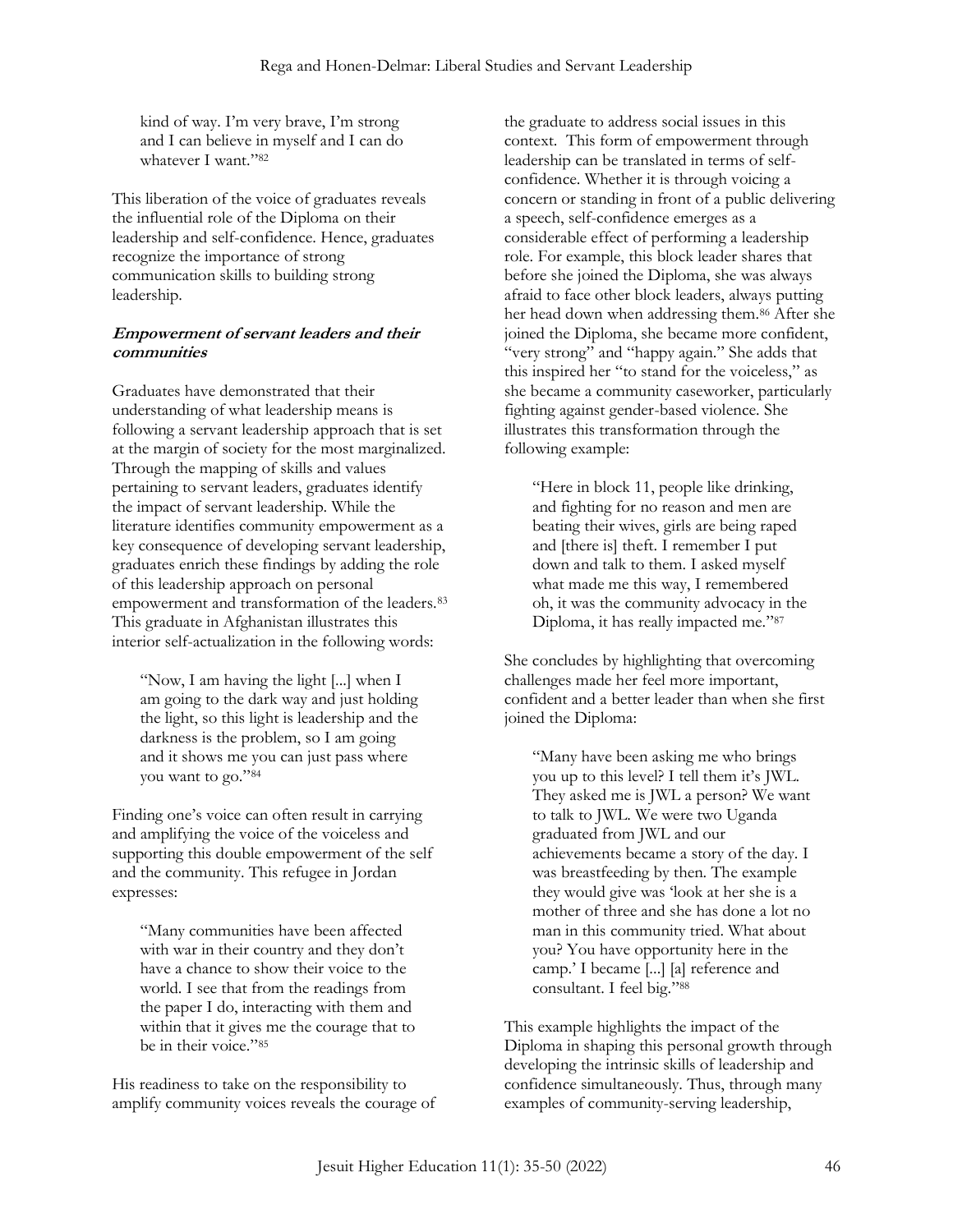graduates articulate their willingness to amplify not only their own voices but also those of the communities and marginalized people. This personal growth and increase in self-confidence enable turning their servant leadership skills gained through the Diploma into personal and community empowerment.

#### **Conclusions**

This article contributes to fill a gap in the literature on servant leadership by exploring this approach to leadership from the perspective of the margins: young people who live as refugees in camps (Malawi and Kenya), in urban settings (Amman), as part of minority communities (Iraq Kurdistan), or in rural communities (Afghanistan). The piece offered an articulation of the concept of servant leadership from their perspectives, springing from their lived experience. It discusses the values attached to servant leaders, according to their perspective of growing leaders: courage, humility, honesty, empathy, integrity, equality and responsibility toward the community. This is in addition to the skills they acquire studying in the Diploma of Liberal Studies offered by Regis University and JWL that shaped their leadership competence: collective work, problem-solving, critical thinking and communication skills.

Most importantly, this article demonstrates that servant leadership does not have to start in positions of power but, instead, can emerge from the place where it is most needed. These

testimonies of servant leadership from the margins of society have demonstrated that servant leaders can emerge anywhere, from small daily situations, such as behaving as a servant leader toward one's own neighbor, to larger settings in the community, such as becoming community leaders and representatives. This democratization of servant leadership does not minimize its effects; on the contrary, this bottom-up servant dynamic enables not only the emancipation of the leader but also of their communities.

In order to delve further into this perspective of servant leadership from the margins, especially taking into consideration JWL and its work, we see three possible paths for future research: (1) to unpack how these emerging young leaders, who graduated from the Diploma in Liberal Studies in the aforementioned settings, are perceived by their followers, and by their community, in order to understand whether and how this particular approach to leadership is understood and felt by the people that encounter the Diploma graduates; (2) to understand how different higher education programs contribute to the development of this existential competence, according to the framework based on knowledge and skills, existential competences and self- and community empowerment drawn from the larger study this article is part of; and (3) to investigate how servant leadership is nurtured by the different elements of the blended learning model developed by JWL and rooted in Ignatian pedagogy.<sup>89</sup>

#### **Notes**

<sup>2</sup> Robert K Greenleaf, *Servant Leadership: A Journey into the Nature of Legitimate Power and Greatness* (Mahwah, NJ: Paulist Press., 1977), 6.

<sup>3</sup> Robert K Greenleaf, "Who is the Servant-Leader?" *The International Journal of Servant-Leadership* 10, no. 1 (2014): 17–22.

<sup>4</sup> Josh P. Armstrong and Larry C. Spears, "The Accompanying Servant-Leader," *The International Journal of Servant-Leadership* 11, no. 1 (2015-2017): 23; Carolyn S. Roark and Timothy M. Beuthin, "A Mixed-Methods Study

Exploring The Relationship Between Servant-Leadership And Emotional Intelligence," *The International Journal of Servant-Leadership* 10, no. 1 (2014): 249-277; Areej Abdullah Shafai, "Servant-Leadership in Higher Education in Saudi Arabia," *Global Servant-Leadership: Wisdom, Love, and Legitimate Power in the Age of Chaos* (Lexington Books, 2020): 297-329; Jae Webb, "Growing Taller: The Role of Empathy and Acceptance in Building up Followers," *The International Journal of Servant-Leadership* 10, no. 1 (2014): 231–247.

<sup>5</sup> Robert K. Greenleaf, *Servant Leadership,* 159.

<sup>6</sup> Stephen Michael Tumolo, "Receptive Communication", *The International Journal of Servant-Leadership* 14, no. 1 (2020): 405- 425.

<sup>7</sup> Greenleaf, *Servant Leadership,* 50.

<sup>1</sup> C. Gladwell, D. Hollow, A. Robinson, B. Norman, E. Bowerman, J. Mitchell, F. Floremont and P. Hutchinson, *Higher Education for Refugees in Low Resource Environments: Landscape Review* (United Kingdom: Jigsaw Consult, 2016).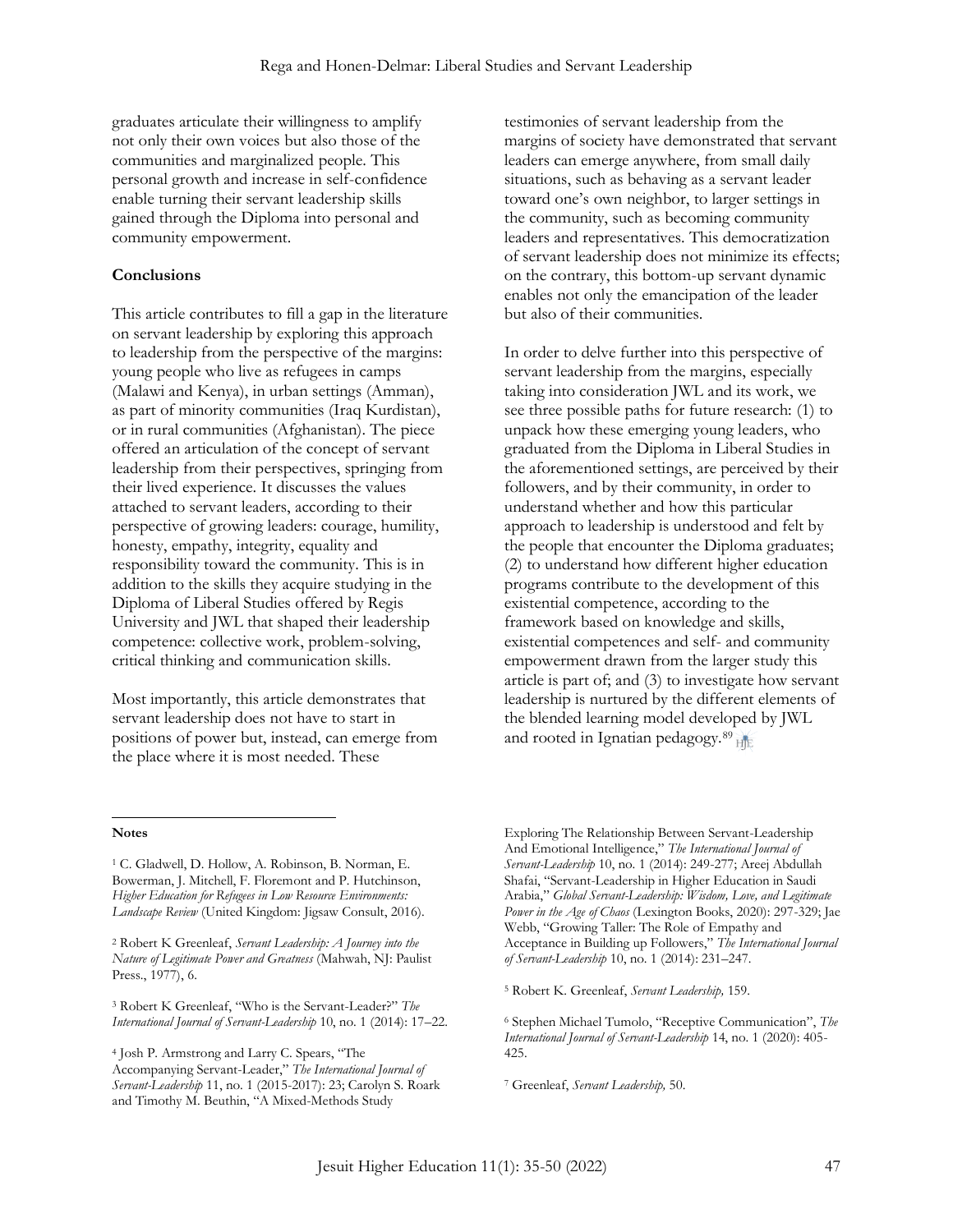<sup>8</sup> Jiying Song and Shann Ray Ferch, "The Qualitative Essence of Servant Leadership," *The International Journal of Servant-Leadership* 13, no. 1 (2019): 169–214.

<sup>9</sup> Tom Buck, "Love and Servant-Leadership," *The International Journal of Servant-Leadership* 13, no. 1 (2019): 287–312; Thomas W. Camm, "The Dark Side of Servant Leadership", *The International Journal of Servant-Leadership* 13, no. 1 (2019): 107- 132, https://www.gonzaga.edu/school-of-leadershipstudies/departments/ph-d-leadership-studies/internationaljournal-of-servant-leadership/ijsl-issues/ijsl-volume-13; Jiying Song and Shann Ray Ferch, "The Qualitative Essence of Servant Leadership," *The International Journal of Servant-Leadership* 13, no. 1 (2019): 169–214.

<sup>10</sup> Webb, "Growing Taller: The Role of Empathy and Acceptance in Building up Followers," 237-240.

<sup>11</sup> Armstrong and Spears, "The Accompanying Servant-Leader," 23; Roark and Beuthin, "A Mixed-Methods Study," 249-277; Allan Service, "Embracing Mission: Profile of a Jesuit Leader," *Jesuit Higher Education: A Journal* 5, no. 2 (2016): 15-26; Dung Q. Tran and Larry C. Spears, "The Common Good and Servant-Leadership," *The International Journal of Servant-Leadership* 13, no. 1 (2019): 69–103; Tumolo, "Receptive Communication", 405-425; Dirk van Dierendonck, "Servant Leadership: A Review and Synthesis," *Journal of Management* 37, no. 4 (1 July 2011): 1228–1261.

<sup>12</sup> Larry C. Spears, "Character and Servant Leadership: Ten Characteristics of Effective, Caring Leaders," *The Journal of Virtues & Leadership* 1, no. 1 (2010): 25–30.

<sup>13</sup> Buck, "Love and Servant-Leadership," 287-312; Song and Ferch, "The Qualitative Essence of Servant Leadership," 169–214.

<sup>14</sup> Nathan Eva et al., "Servant Leadership: A Systematic Review and Call for Future Research," *The Leadership Quarterly* 30, no. 1 (1 February 2019): 111–32.

<sup>15</sup> Eva et al., "Servant Leadership," 111–132; van Dierendonck, "Servant Leadership," 1228-1261.

<sup>16</sup> Thomas Kelly and Jennifer Moss Breen, "Immersion Pedagogy for Ignatian Leadership: The Creighton Haddix Dean's Fellows," *Jesuit Higher Education: A Journal* 9, no. 2 (2020): 25.

<sup>17</sup> "Immersion Pedagogy for Ignatian Leadership," 20-22.

<sup>18</sup> Eva et al., "Servant Leadership," 118.

<sup>19</sup> Service, "Embracing Mission," 15-26; Tran and Spears, "The Common Good and Servant-Leadership, " 69-103.

<sup>20</sup> Budd L. Hall, "From Margins to Center? The Development and Purpose of Participatory Research," *The American Sociologist* 23, no. 4 (1992): 15–28.

<sup>21</sup> Mélodie Honen-Delmar and Isabella Rega, "A Journey Towards Empowerment: The Impact of Liberal Studies on Graduates and their Communities," Jesuit Worldwide Learning Research Report (September 2021), 1-140

<sup>22</sup> Dedoose, "Home | Dedoose," Dedoose, accessed May 2022, https://www.dedoose.com/; Greg Guest, Kathleen M. MacQueen, and Emily E. Namey, *Applied Thematic Analysis* (Sage Publications, 2011): 3-287.

<sup>23</sup> Eva et al., "Servant Leadership," 111-132.

<sup>24</sup> Interview with Diploma in Liberal Studies graduate (KK\_A4\_MZ), Kakuma refugee camp, Kenya, September 2020.

<sup>25</sup> Robert K Greenleaf, "Who Is The Servant-Leader?" 20; Tumolo, "Receptive Communication," 405-425; Enoch Wong, "Not Just Simply Looking Forward: An Exploration of Greenleaf's Servant-Leadership Characteristic of Foresight," *The International Journal of Servant-Leadership* 10, no. 1 (2014): 89–118.

<sup>26</sup> Interview with Diploma in Liberal Studies graduate (MD\_A3\_F), Dzaleka refugee camp, Malawi, September 18, 2020.

<sup>27</sup> Greenleaf, "Who is the Servant-Leader?", 20.

<sup>28</sup> Interview with Diploma in Liberal Studies graduate (AH\_A2\_N), Herat, Afghanistan, September 10, 2020.

<sup>29</sup> Tumolo, "Receptive Communication," 407-410.

<sup>30</sup> Interview with Diploma in Liberal Studies graduate (KK\_A16\_MZ), Kakuma refugee camp, Kenya, September 2020.

<sup>31</sup> Interview with Diploma graduate (KK\_A16\_MZ).

<sup>32</sup> Armstrong and Spears, "The Accompanying Servant-Leader," 33; Greenleaf, "Who Is the Servant-Leader?", 20; Tran and Spears, "The Common Good and Servant-Leadership," 69–103.

<sup>33</sup> Interview with Diploma in Liberal Studies graduate (JA\_A5\_A), Amman, Jordan, September 13, 2020.

<sup>34</sup>Interview with Diploma in Liberal Studies graduate (MD\_A1\_F), Dzaleka refugee camp, Malawi, October 5, 2020

<sup>35</sup> Armstrong and Spears, "The Accompanying Servant-Leader," 23-40.

<sup>36</sup> Armstrong and Spears, 38.

<sup>37</sup> Armstrong and Spears, 23-40.

<sup>38</sup> Interview with Diploma in Liberal Studies graduate (MD\_A1\_R), Dzaleka refugee camp, Malawi, September 8, 2020.

<sup>39</sup> Interview with Diploma in Liberal Studies graduate (MD\_A6\_R), Dzaleka refugee camp, Malawi, October 28, 2020.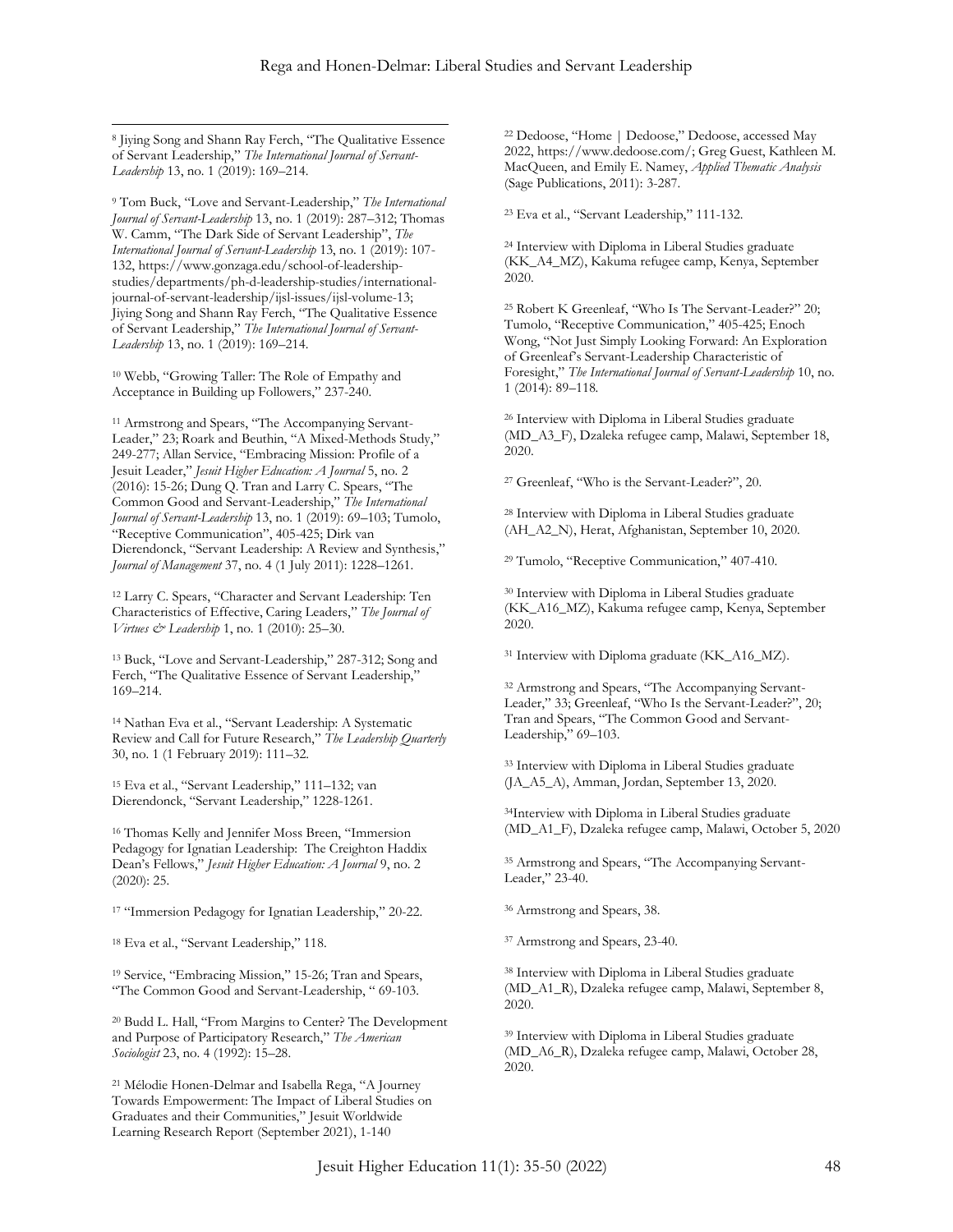<sup>40</sup> Nick Huge, "The Humility To Serve: Acknowledging A Fallible Spirit and Nurturing Growth," *The International Journal of Servant-Leadership* 14, no. 1 (2020): 22.

<sup>41</sup> Interview with Diploma in Liberal Studies graduate (MD\_A10\_F), Dzaleka refugee camp, Malawi, October 16, 2020.

<sup>42</sup> Interview with Diploma in Liberal Studies graduate (MD\_A1\_HD), Dzaleka refugee camp, Malawi, November 23, 2020.

<sup>43</sup> Interview with Diploma graduate (MD\_A1\_HD).

<sup>44</sup> Interview with Diploma in Liberal Studies graduate (MD\_A2\_T), Dzaleka refugee camp, Malawi, September 17, 2020.

<sup>45</sup> Armstrong and Spears, "The Accompanying Servant-Leader," 23-40; Eva et al., "Servant Leadership," 111–132; Michael J. Reilly and Larry C. Spears, "Make Your Life Extraordinary," *The International Journal of Servant-Leadership* 12, no. 1 (2018): 28; Shafai, "Servant-Leadership in Higher Education in Saudi Arabia," 297-329; Tran and Spears, "The Common Good and Servant-Leadership," 69–103; van Dierendonck, "Servant Leadership," 1228-1261.

<sup>46</sup> van Dierendonck, "Servant Leadership," 1241.

<sup>47</sup> Interview with Diploma in Liberal Studies graduate (AB\_A4\_O), Bamyan, Afghanistan, October, 29, 2020.

<sup>48</sup> Interview with Diploma graduate (AB\_A4\_O).

<sup>49</sup> Huge, "The Humility To Serve," 22; Molly Loesche and Jennifer Moss Breen, "Initial Program Evaluation of an Ignatian Leadership Development Program: The Haddix Dean's Fellows Program," *Jesuit Higher Education: A Journal* 9, no. 2 (2020): 44-56; Rakesh Mittal and Peter W. Dorfman, "Servant Leadership Across Cultures," *Journal of World Business*, Special Issue: Leadership In A Global Context, 47, no. 4 (1 October 2012): 555–570; van Dierendonck, "Servant Leadership," 1228-1261.

<sup>50</sup> Interview with Diploma in Liberal Studies graduate (KK\_A1\_G), Kakuma refugee camp, Kenya, September 10, 2020.

<sup>51</sup> Interview with Diploma in Liberal Studies graduate (MD\_A2\_T), Dzaleka refugee camp, Malawi, September 17, 2020.

<sup>52</sup> Kelly and Breen, "Immersion Pedagogy for Ignatian Leadership," 16-29; Loesche and Breen, "Initial Program Evaluation of an Ignatian Leadership Development Program,  $\cdot$  47.

<sup>53</sup> Kelly and Breen, "Immersion Pedagogy for Ignatian Leadership," 16-29.

<sup>54</sup> Robert F. Russell and A. Gregory Stone, "A Review of Servant Leadership Attributes: Developing a Practical Model," *Leadership & Organization Development Journal* 23, no. 3 (1 January 2002): 145–157.

<sup>55</sup> Interview with Diploma in Liberal Studies graduate (AB\_A2\_H), Bamyan, Afghanistan, September 13, 2020.

<sup>56</sup> Interview with Diploma in Liberal Studies graduate (KK\_A8\_MZ), Kakuma refugee camp, Kenya, September, 2020.

<sup>57</sup> Armstrong and Spears, "The Accompanying Servant-Leader", 34; Huge, "The Humility To Serve: Acknowledging A Fallible Spirit And Nurturing Growth"; Mittal and Dorfman, "Servant Leadership across Cultures," 555-557; Song and Ferch, "The Qualitative Essence of Servant Leadership," 174-180; Webb, "Growing Taller: The Role of Empathy and Acceptance in Building up Followers, " 240- 243.

<sup>58</sup> Interview with Diploma graduate (KK\_A8\_MZ).

<sup>59</sup> Interview with Diploma in Liberal studies graduate (KK\_A9\_G), Kakuma refugee camp, Kenya, October 5, 2020.

<sup>60</sup> Interview with Diploma in Liberal studies graduate (AB\_A3\_O), Bamyan, Afghanistan, October 28, 2020.

<sup>61</sup> Iqbal Alshammari et al., "Servant-Leadership in Higher Education," *The International Journal of Servant-Leadership* 13, no. 1 (2019): 29; Roark and Beuthin, "A Mixed-Methods Study," 249-277; Russell and Gregory Stone, "A Review of Servant Leadership Attributes," 145-157; van Dierendonck, "Servant Leadership," 1228-1261.

<sup>62</sup> Interview with Diploma in Liberal studies graduate (KK\_A13\_MZ), Kakuma refugee camp, Kenya, September 2020.

<sup>63</sup> Interview with Diploma in Liberal studies graduate (KK\_A3\_G), Kakuma refugee camp, Kenya, September 17, 2020.

<sup>64</sup> Armstrong and Spears, "The Accompanying Servant-Leader," 37-40; Roark and Beuthin, "A Mixed-Methods Study," 249-277; Tran and Spears, "The Common Good and Servant-Leadership," 76; van Dierendonck, "Servant Leadership," 1232-1241.

<sup>65</sup> Interview with Diploma in Liberal studies graduate (AB\_A6\_H), Bamyan, Afghanistan, October 1, 2020.

<sup>66</sup> Alshammari et al., "Servant-Leadership in Higher Education," 272.

<sup>67</sup> Buck, "Love and Servant-Leadership," 169–214.

<sup>68</sup> Ronald E. Riggio and Sherylle J. Tan, *Leader Interpersonal and Influence Skills: The Soft Skills of Leadership* (Routledge, 2013), 1- 311.

<sup>69</sup> Interview with Diploma in Liberal studies graduate (MD\_A8\_F), Dzaleka refugee camp, Malawi, October 5, 2020.

<sup>70</sup> Interview with Diploma graduate (KK\_A16\_MZ).